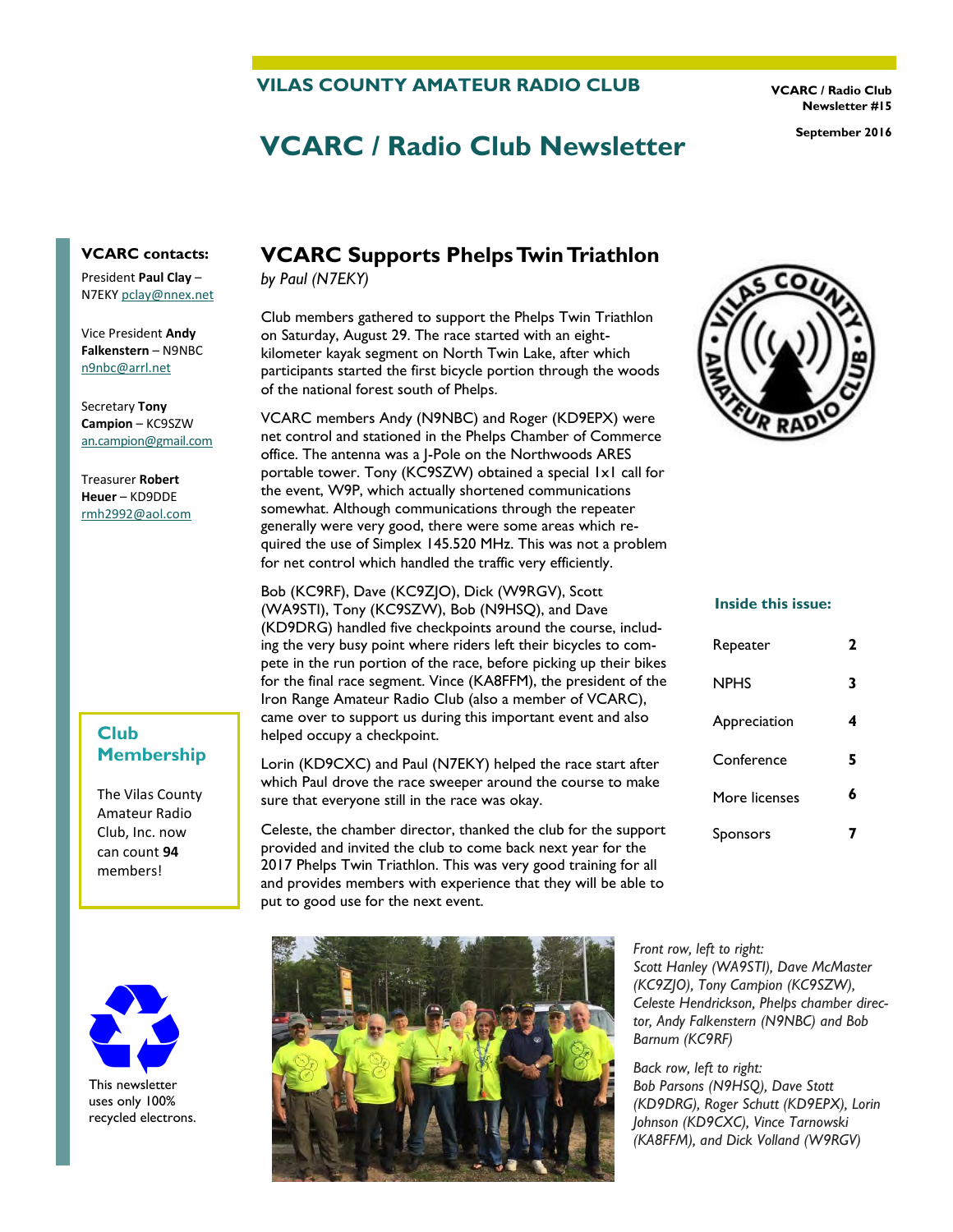# Page 2 **VCARC / Radio Club Newsletter #15**

### **W9VRC Repeater Report**

*by Paul (N7EKY)*

If you have been paying attention to the club's repeater on 145.150 MHz, commonly referred to as the Ministry Repeater as it is physically located at Ministry Eagle River hospital, you know that the club has experienced some major challenges.

The club had received a donation of a Henry repeater amplifier, capable of amplifying the five-watt output of the DR1X Yaesu repeater to over 100 watts. The repeater is normally set at 20 watts when it is not connected to an amplifier. The problem the club experienced was extreme desense on the receive side when the amplifier was active. The problem was so bad that the re-transmitted signal was frequently inaudible.

Jeffrey (KD9FYU) and Roger (KD9EPX) removed the amplifier to Jeffrey's lab and, using Paul's (N7EKY) power supply, conducted a number of tests using different radios for input. Using Jeffrey's very well equipped lab, they discovered harmful interference emitted by the amplifier.



*Two-meter harmonic filter on the left and the variable gain low.* 

The solution to this problem could have been much more difficult, except that leffrey just happens to design and build high quality RF amplifiers. So he proceeded to design a band pass filter to allow the repeater input frequency of 144.550 MHz while rejecting the interfering harmonics.

In other developments, Tony (KC9SZW) donated a four-can duplexer to the club (thanks Tony). It was tuned to a commercial frequency but Jeffrey tuned it to our repeater frequency 145.150 / 144.550 MHz. Jeffrey reported that the duplexer is solid with much lower loss figures that the original Sinclair duplexer.

On September 6, Jeffrey, Roger and Paul met at the Ministry garage to install the Henry amplifier, leffrey's band pass filter, and the donated four-can duplexer. Tests were conducted to try to determine if the de-sensing problem was completely eliminated. Signal reports were very good so the team decided to keep the equipment in place to see how the repeater works over the next few days.

The other "issue" was that all the equipment in the garage was grounded together at the lightning arrestors for each feedline connection. This was taken together to a single ground rod outside of the building. The club repeater was isolated from the other equipment and the team will work towards installing a separate ground in back of the building for the VCARC equipment.

So, as of the afternoon of the 6th, everything appears to be working properly. Cross your fingers!



*Jeffrey ( KD9FYU) and Roger (KD9EPX) working on the club repeater.*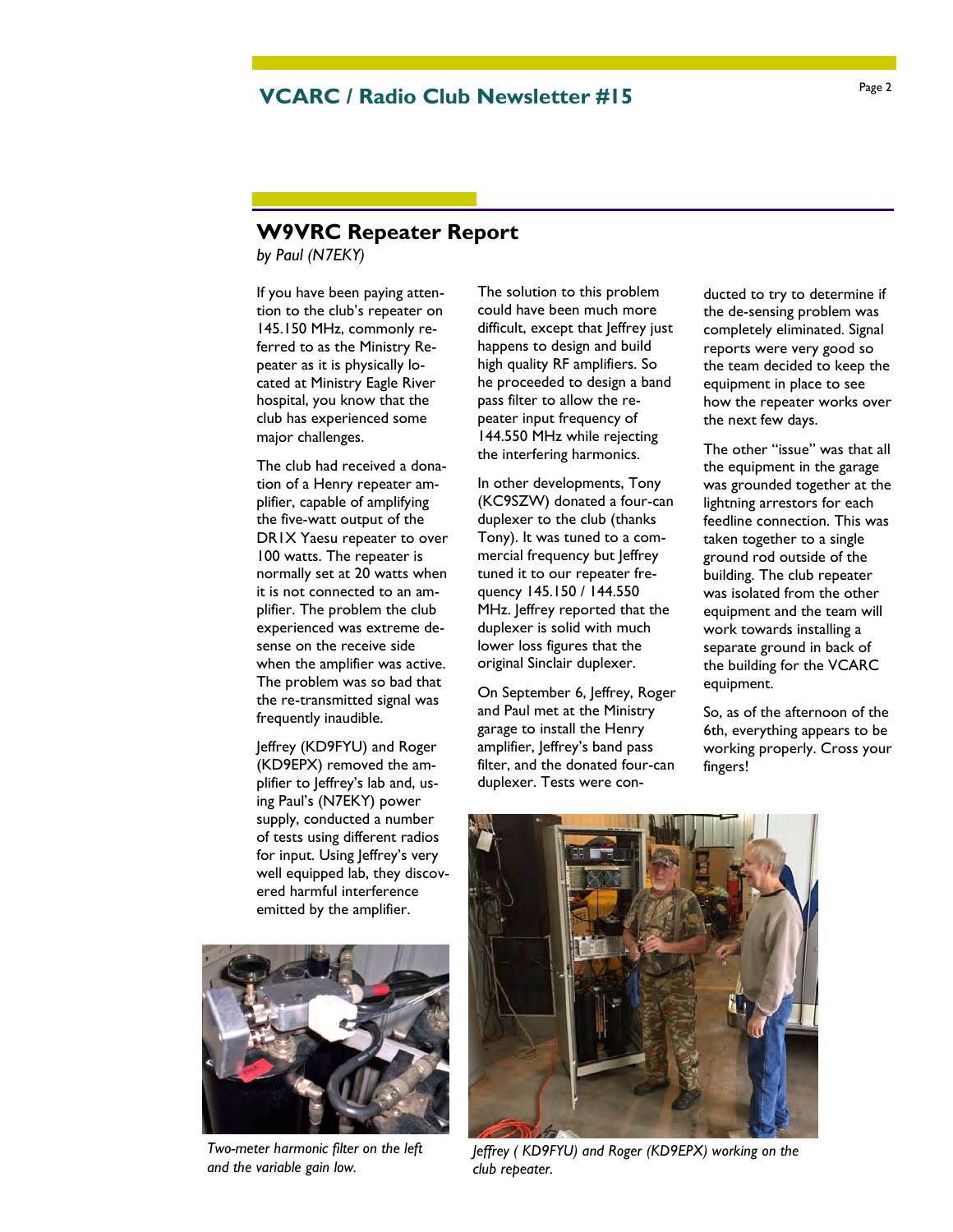# **Amateur Radio in the Classroom**

*by Paul N7EKY*

Northland Pines Amateur Radio Club started their first semester with no radio equipment. Advisors from the Vilas County club had to bring in equipment for demonstrations and experiments. This was difficult as it meant that local hams had to disassemble their own station in some cases to bring it to the high school.

Some local residents have graciously donated radio equipment to the club. George (NV9T) and Sue (N9KPQ) both Maritime Mobile Amateur Radio operators from 1981 to 2004, decided that they would help by donating equipment they no longer use. They said that they feel strongly that young people are essential to the hobby of ham radio and that their primary reason for donating "is to train others to handle the very last method of communication, 'when all else fails'." Jim Joyce of St Germain donated his father's old radio receiver.

The equipment will help the Northland Pines High School club. However we are still looking for funding to purchase items that will be needed in demonstrations and experiments planned for club meetings. Items needed include a laptop computer, Raspberry Pis, antennas, electronic components and digital mode capable radio equipment. Digital mode capable equipment will allow club members to communicate using popular digital modes, and to communicate through the International Space Station and amateur satellites.

In an attempt to gain the interest of new freshmen, advisors Andy (N9NBC), Roger (KD9EPX) and Paul (N7EKY) participated in the school Open House, where many school clubs attempted to entice freshmen. Roger can be seen with some of the club's

new equipment received from generous donors. The radio is an ICOM IC 706 MkII and matching power supply, donated by George (NV9T) and Sue (N9KPQ).

### **Northland Pines Amateur Radio Club News**

The club met for the second time on Tuesday, September 20, in Mrs. Price's room. Due to the tight schedule the students have, advisors have very little time to cover material but books were issued and Paul (N7EKY) and Roger (KD9EPX) conducted a brief presentation on repeaters. This included a live on-the-air opportunity for the students to talk to Dave (KC9ZJO) who was portable in his garden at the time.

The club members seemed to enjoy the opportunity to go live on the air and thanked the advisors. Turnout for the club has been limited due to other demands on students, but advisors have been told by Mrs. Price that others are interested in joining the club.

Paul is looking into developing bylaws and a constitution so that the club can obtain their own call sign.

Fundraising has gone well with a donation from the Eagle River chapter of Rotary for \$250 as well as equipment donations that were previously announced. Paul is following up on leads for additional equipment donations.

*High School Open House: Northland Pines Amateur Radio Club advisors Roger (KD9EPX), Andy (N9NBC) and Bill (W9ZCL).* 

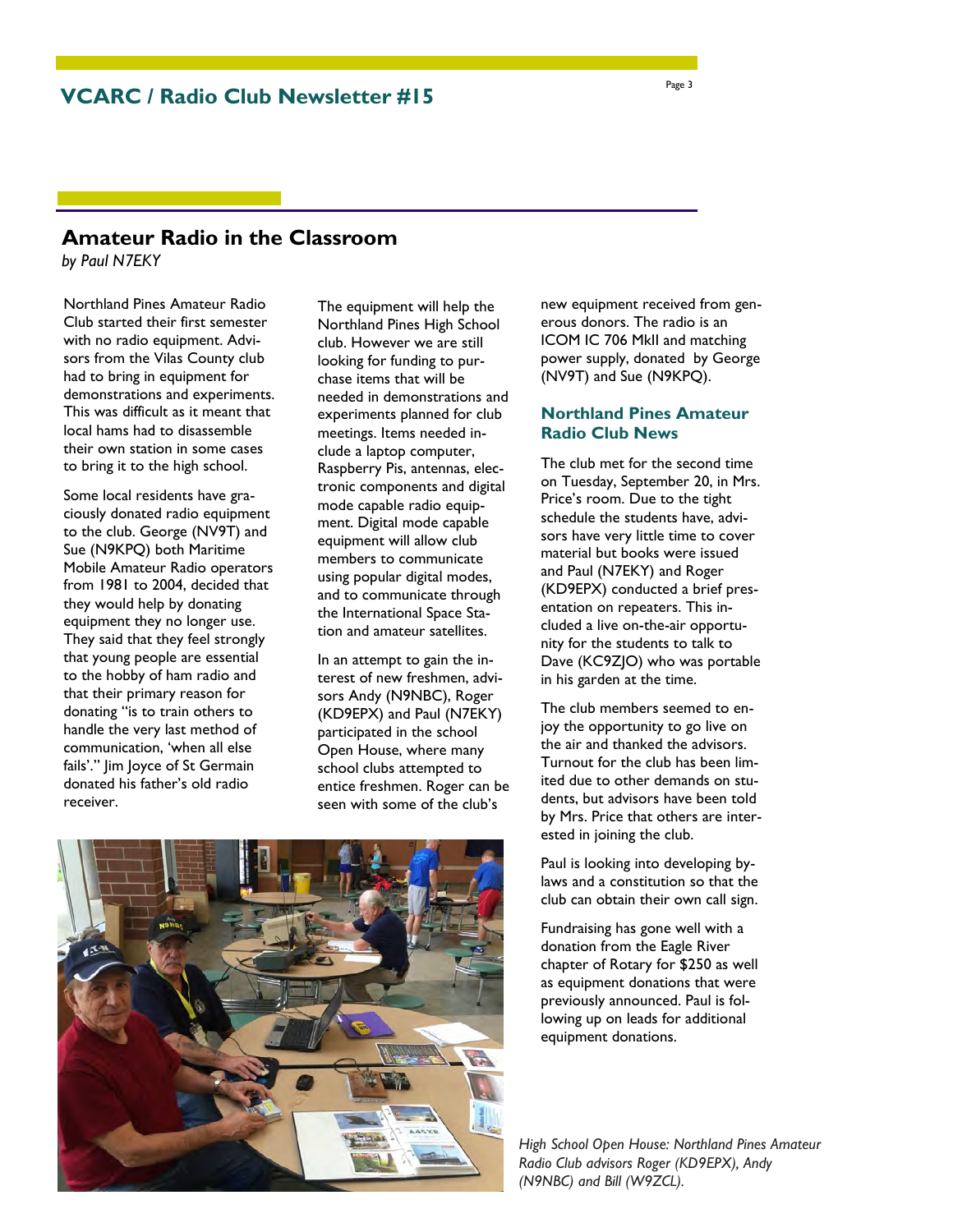# **VCARC Members Receive Certificates of Appreciation**

*by Paul (*N7EKY*)*

Club members Scott Hanley (WA9STI), Lorin Johnson (KD9CXC), Richard Volland (W9RGV), Robert Parsons (N9HSQ), Bob Barnum (KC9RF), Paul Clay (N7EKY), Vince Tarnowski (KA8FFM), Dave McMaster (KC9ZJO), Andrew Falkenstern (N9NBC), Dave Stott (KD9DRG), Roger Schutt (KD9EPX) and Anthony Campion (KC9SZW) were awarded Certificates of Appreciation at the September 2016 Monthly Meeting for their support of the Phelps Twin Triathlon on August 27.

A total of 12 club members supported the event and, according to the Celeste Hendrickson of the Phelps Chamberof Commerce, club members did an outstanding job and have been invited back to help out again next year. Great job all!



*Front: Andrew Falkenstern (N9NBC) Next left to right: Paul Clay (N7EKY), Vince Tarnowski (KA8FFM), Dave McMaster (KC9ZJO), Dave Stott (KD9DRG), Roger Schutt (KD9EPX), Anthony Campion (KC9SZW). Not present Scott Hanley (WA9STI), Lorin Johnson (KD9CXC), Richard Volland (W9RGV), Robert Parsons (N9HSQ), Bon Barnum (KC9RF).* 

# **VCARC Invited to Help with 2017 Races**

*by Paul (*N7EKY*)* 

Adam Kicker of Iron River, Michigan attended the club's September meeting in Eagle River. Adam was familiar to several club members as he helped run the Fat Bike Races in Iron River last January and later delivered certificates and thank-you gifts to those who participated.

Adam has assumed greater responsibility this year as he and his wife are now in charge of both the Iron Line Sled Dog and Fat Bike Races, which will take place January 27 and 28, Friday night and Saturday, 2017.

Adam was on a mission to request our club's support again. Several members who were at the last twoday event agreed that they not only would help, but that they looked forward to the races as they enjoyed their participation last January.

This is another great opportunity to help a local community (Iron County, Michigan) and have fun at the same time. I've been informed that the Hotel Windsor Center will again be available for our members not wishing to travel back home Friday evening. Please contact Paul (N7EKY) if you would like to help with this important event.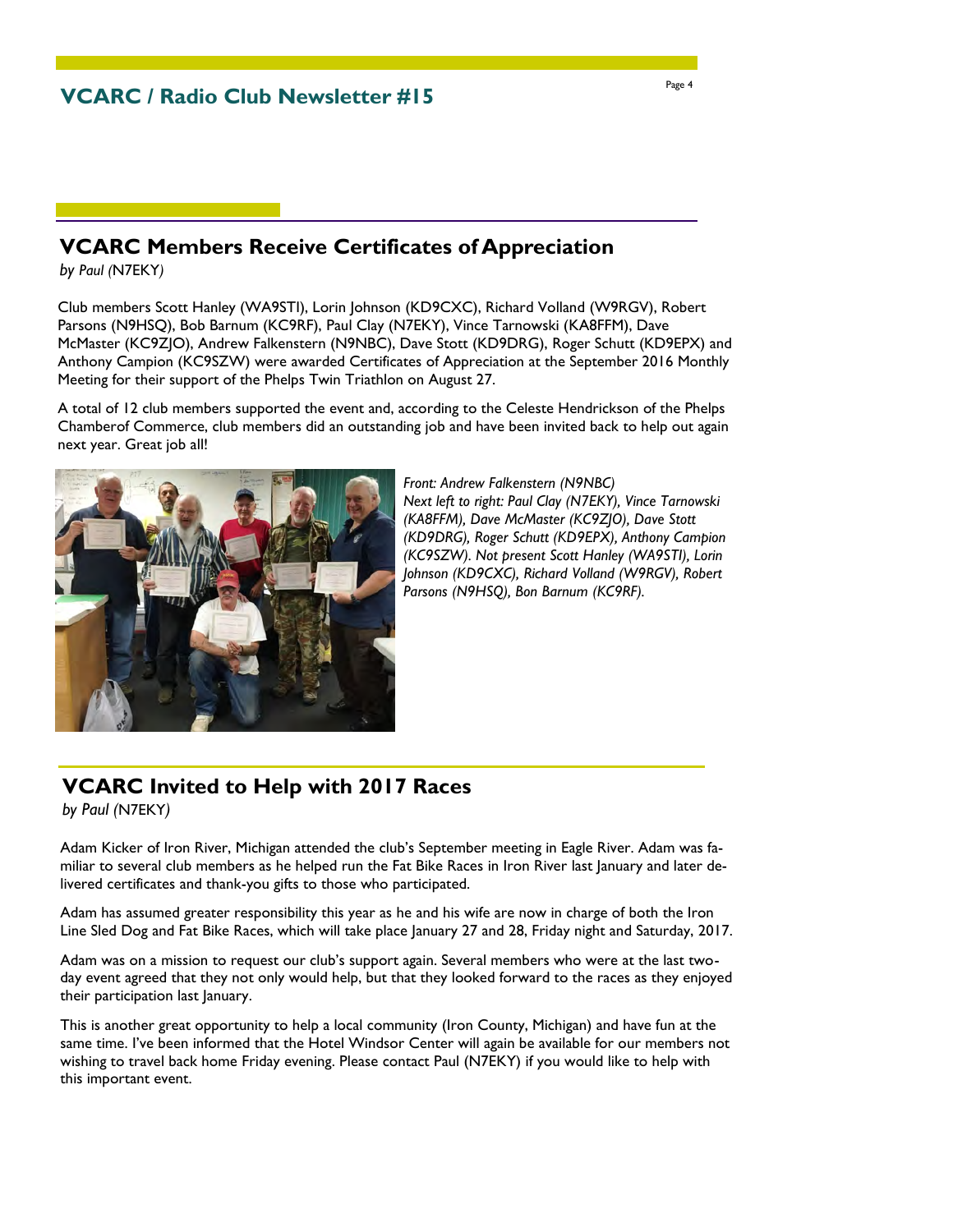# **Annual Wisconsin ARES/RACES Conference**

The 18th Annual Wisconsin ARES/RACES Conference will be held Saturday, October 22, in Wisconsin Rapids. This is a one-day event open to all amateurs, but of particular benefit to anyone interested in ARES, Public Service, APRS, and how they can all work together. There is no charge to attend the conference. To reserve lunch, a \$12 registration needs to be completed online before October12. Everyone available is encouraged to attend and enjoy the lunch.

Here is a link to the announcement: [http://www.wi-aresraces.org/2016\\_conf/2016%20ARES-RACES%20Conference%](http://www.wi-aresraces.org/2016_conf/2016%20ARES-RACES%20Conference%20Announce).pdf) [20Announce\).pdf](http://www.wi-aresraces.org/2016_conf/2016%20ARES-RACES%20Conference%20Announce).pdf)

Here is a link to the itinerary: [Wisconsin ARES/RACES](http://www.wi-aresraces.org/itinerary16.shtml)

### **VCARC Nets 3.925 HF Net and SSTV**

*Tom (KC9UDA)*

The VCARC nets are going well. Thanks to Ray (KB9CBL), Andy (N9NBC), Roger (KD9EPX) and Paul (N7EKY) for stepping up as net controls.

We average 15 check-ins each week. The net runs about 30 minutes. To make sure you're not doubling with someone wait a good two seconds then key up.

The 3.925 HF net started last Thursday thanks to Joe (KD9CJX) for setting it up and running the nets until next month. There were seven check-ins from Milwaukee up to the UP. The HF net is Thursdays at 8 pm around 3.925 (alternate 3.921).

A Facebook page has been set up for the 3925 HF Net please "Like" the page and check for information: https://www.facebook.com/3925northwoods

The SSTV net started in September of this year. It meets Tuesdays at 7 pm on the Ministry repeater and has had a good turnout. Everyone is welcome to join in and have a good time.

If there are any questions please feel free to email Tom at kc9uda@yahoo.com.

# **Eagle River Area Repeaters and IGates**

W9VRC-9 145.150 - MHz PL 114.8 Hz - Location Ministry Eagle River Memorial Hospital, WI

W9VRC-10 APRS IGate 144.390 MHz - Location Watersmeet, MI (temporary, to be located in Phelps)

N8LVQ-10 APRS IGate 144.390 MHz – Location Iron River, MI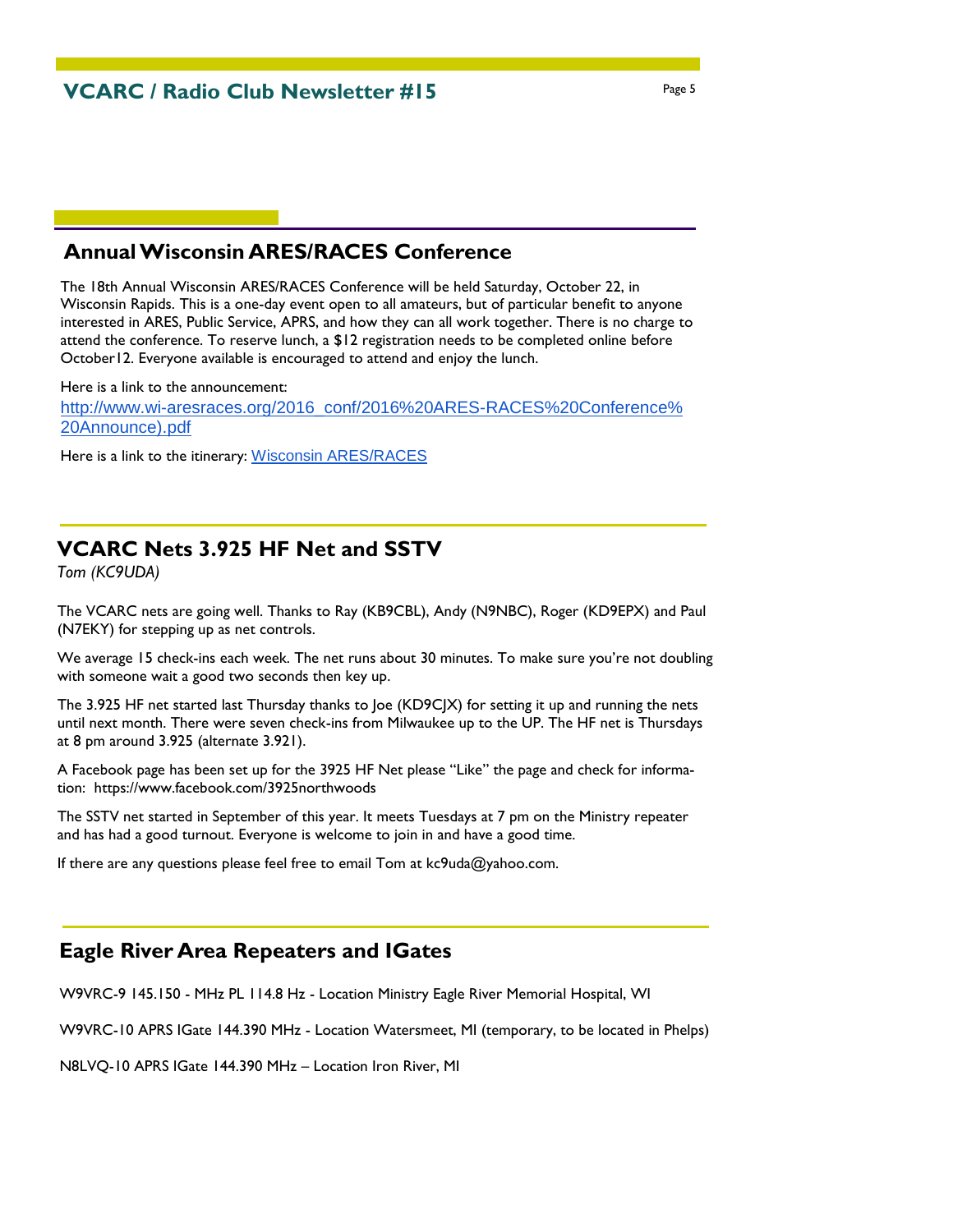# **Instructors and Volunteer Examiners Upgrade One and License Six**

*by Paul (*N7EKY*)*

VCARC members concluded an exhaustive two days of work focused on helping students achieve their "ticket". Club members Andy (N9NBC), Roger (KD9EPX), Tony (KC9SZW), Debbie (KD9DYL), and Paul (N7EKY) taught the two-day Technician class, focusing on everything from Basic Electricity to Modulation Theory and Rules and Regulations.

Five students, John Hunt of Neenah, WI, Victor Verdev of Conover, WI, Steven Davidson of Columbus, WI, Justin Brownell of Ironwood, MI, and Michael Brownell of Bessemer, MI passed their Technician examination. The Volunteer Examiners, who are authorized to administer the examination leading to licensure, were Paul (N7EKY), Andy (N9NBC) and Debbie (KD9DYL).

Two additional people who did not attend the class also took an examination for their license. Donald Luusua of Woodruff passed his Technician examination and our own David Stott (KD9DRG) passed the examination for upgrade to Extra Class. The club picked up two new members when Michael and Justin Brownell joined the Vilas County Amateur Radio Club, Inc. and Victor Verdev was already a member. This put our membership at 94! Congratulations to all for a great two days of class and examinations!

For more information about future classes, please contact Paul Clay at pclay@nnex.net or (715) 891-0157



*A Vilas County Amateur Radio Club, Inc. Volunteer Examiner (right photo) instructs students interested in attaining their Technician Class license.* 

# **From Your Club Treasurer…..**

*by RayBob (KD9DDE)*

Club treasurer Robert (RayBob) Heuer (KD9DDE) has been on a quest to garner the resources so that he can move forward with an application for non-profit 501c(3) status for the club. If this is achieved, it could possibly open up new revenue donation opportunities because donors could claim the donation on their tax returns. This can require some effort and could cost over \$400 in filing fees. RayBob has sent out dozens of requests for financial assistance and has been able to obtain \$125 from two donors.

This message is a request that you, our members, consider offering a financial donation to this cause.

If this is something you would like to do please send your check made payable to the Vilas County Amateur Radio Club, Inc., Attn: Robert Heuer, 8172 Shackeford Road, Three Lakes, WI. 54562.